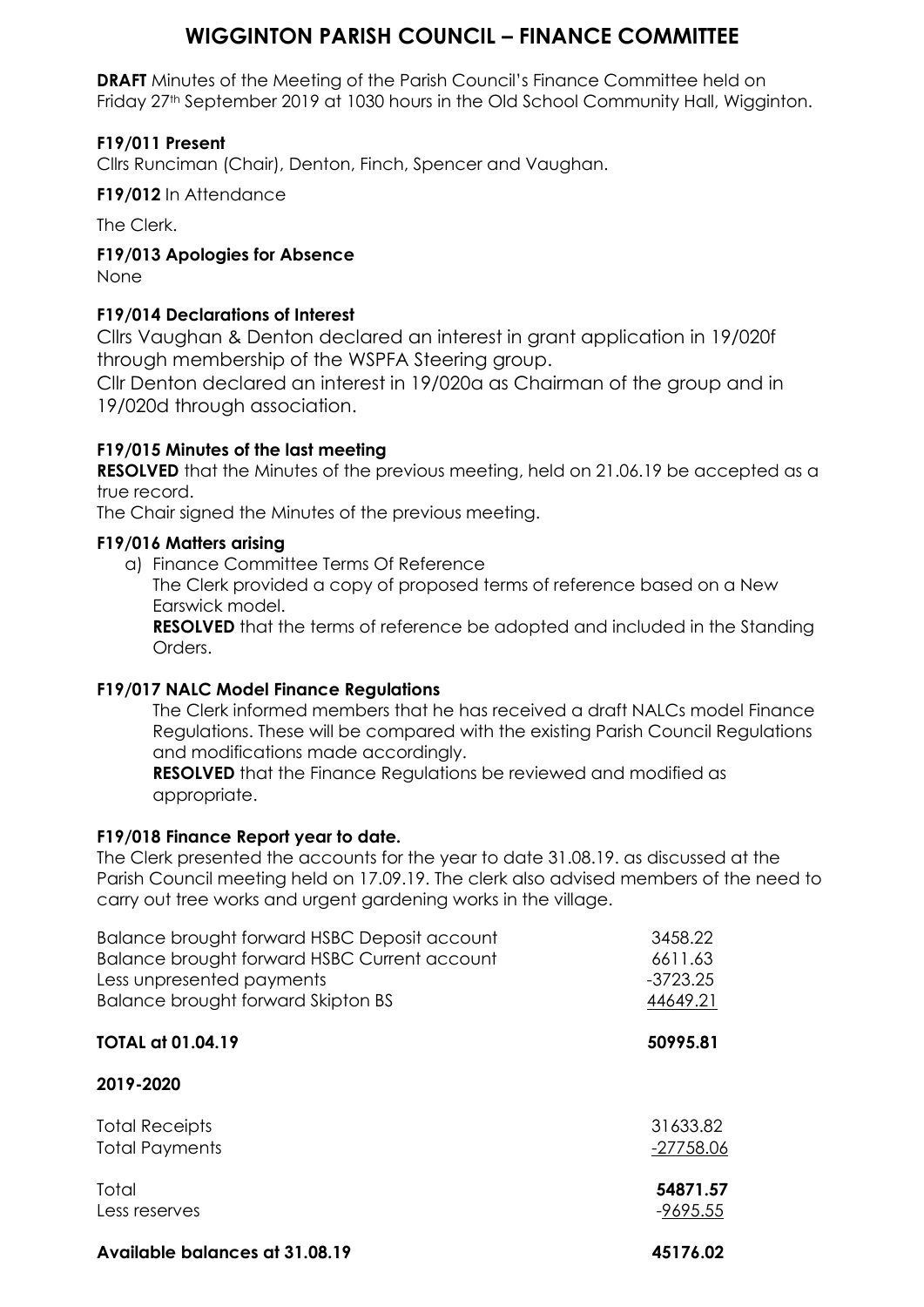#### **Account balances at 31.08.19**

| <b>HSBC Deposit account</b>      | 3461.11     |
|----------------------------------|-------------|
| <b>HSBC Current account</b>      | 6611.63     |
| Skipton Building Soc. Account    | 44649.21    |
| <b>TOTAL</b>                     | 54871.57    |
| Less reserves                    | $-9695.55$  |
| Total                            | 45176.02    |
| Less 50% (of precept as reserve) | $-28000.00$ |
| <b>Total available</b>           | 17176.02    |

**RESOLVED** that the accounts be noted and that tree and parish gardening works already quoted be carried out.

# **F19/019 Anticipated expenditure for quarters 3 and 4**

The clerk informed members that he has carried out a review of likely income and expenditure as explained in the attached sheet.

The Clerk also advised that it will be necessary to raise the precept in years to come in order to build reserves necessary for major expenditure particularly in regard to the Old school roof which will be in need of replacement tiles etc in due course. **RESOLVED** that the matters be noted

# **F19/020 To receive, consider and decide up on S 137 grant requests.**

The clerk informed members that 7 grant requests have been received in addition to the Churchfield Annual payment. These were individually discussed and decided up on.

- a) Churchfield Open Space Committee Grant for £ 3250.00 towards running and upkeep costs. **RESOLVED** that the award of £3250.00 be made.
- b) Haxby and Wigginton Youth & Community Association Grant request for £ 5070.00 for support towards youth activities. **RESOLVED** that the grant for £5070.00 be awarded. Cllr Finch will also discuss with the association subscription fees payable by attending members to youth group sessions.
- c) Haxby and Wigginton Luncheon Club Grant request for £ 250.00 for support towards provision of lunches and room hire. **RESOLVED** that the grant for £250.00 be awarded.
- d) Haxby and Wigginton Seniors Social Club Grant request for £ 200.00 for support towards provision of New Years event. **RESOLVED** that the grant for £ 200.00 be awarded.
- e) The Wednesday Club Grant request for £ 400.00 for support towards the joint Parish Council and Wednesday Club annual pensioners trip and meeting speakers. **RESOLVED** that the grant for £400.00 be awarded.
- f) Wigginton Sports and Playing Field Association Grant request for £ 4104.00 for support towards provision of electric vehicle charging points.

**RESOLVED** that the grant request be deferred. The WSPFA be asked to approach Haxby Town Council and Haxby and Wigginton Ward Committee in order that match funding can be considered.

g) Wigginton Tennis Club (Carried over from 2018-19) Grant request for £ 500.00 for support towards the proposed new club house, awaiting a planning application decision. **RESOLVED** that the grant for £500.00 be awarded.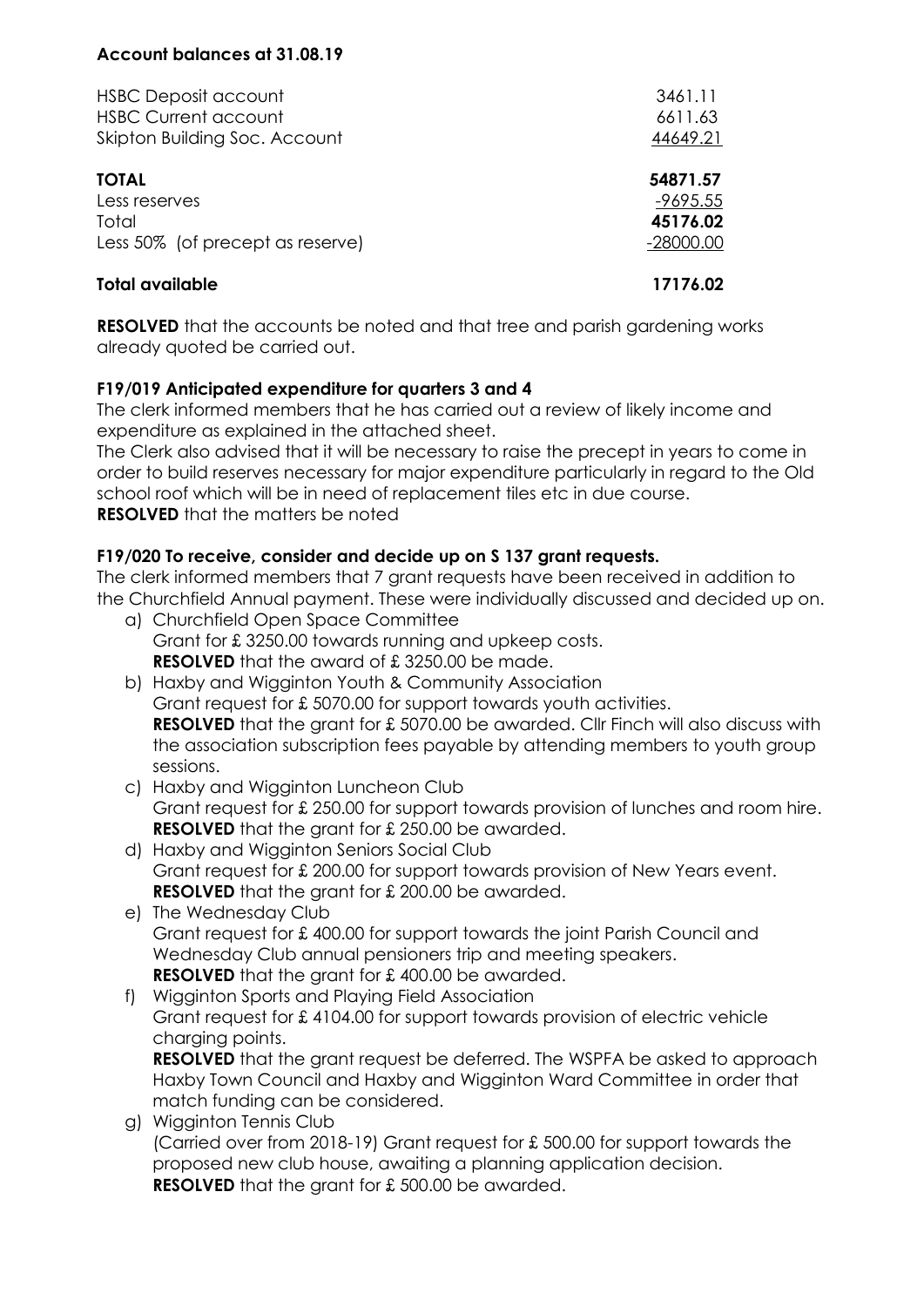h) The Wonder Years

Grant request for £ 1979.00 for support towards provision of indoor/outdoor furniture and resources.

**RESOLVED** that the grant for £ 1972.00 be awarded. The Wonder Years be asked to advise on any other grant support they are receiving.

#### **F19/021 Date of next meeting.**

The next Finance Committee meeting will be held on Friday 29.11.19 commencing at 1030 hours for the purpose of considering the 2020-2021 annual budget and precept.

**NB; These minutes are unconfirmed and subject to confirmation at the next meeting of the Finance Committee**